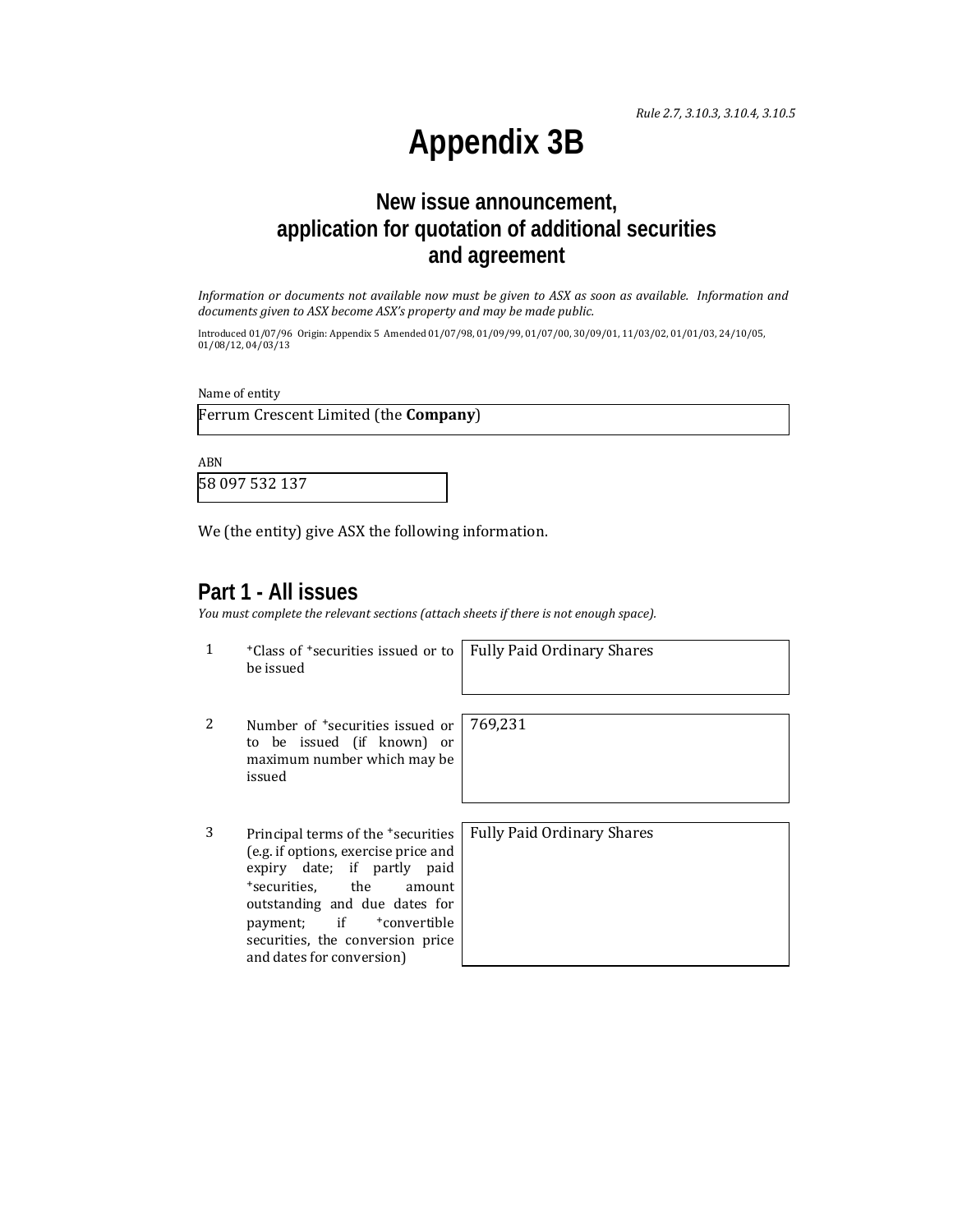| 4  | Do the <sup>+</sup> securities rank equally<br>in all respects from the <sup>+</sup> issue<br>date with an existing <sup>+</sup> class of<br>quoted +securities?<br>If the additional <sup>+</sup> securities do<br>not rank equally, please state:<br>the date from which they do<br>$\bullet$<br>the extent to which they<br>$\bullet$<br>participate<br>for<br>the<br>next<br>dividend, (in the case of a<br>trust, distribution) or interest<br>payment<br>the extent to which they do | The Shares rank equally in all respects with<br>ordinary fully paid shares on issue.                                                                                               |
|----|--------------------------------------------------------------------------------------------------------------------------------------------------------------------------------------------------------------------------------------------------------------------------------------------------------------------------------------------------------------------------------------------------------------------------------------------------------------------------------------------|------------------------------------------------------------------------------------------------------------------------------------------------------------------------------------|
|    | not rank equally, other than<br>relation to<br>the<br>in<br>next<br>dividend,<br>distribution<br>or<br>interest payment                                                                                                                                                                                                                                                                                                                                                                    |                                                                                                                                                                                    |
| 5  | Issue price or consideration                                                                                                                                                                                                                                                                                                                                                                                                                                                               | GBP 0.00165 per share                                                                                                                                                              |
|    |                                                                                                                                                                                                                                                                                                                                                                                                                                                                                            |                                                                                                                                                                                    |
| 6  | Purpose of the issue<br>(If issued as consideration for<br>the acquisition of assets, clearly<br>identify those assets)                                                                                                                                                                                                                                                                                                                                                                    | Exercise of Unlisted Options issued in<br>connection with the Company's placing and<br>subscription announced on 27 April 2016<br>and approved by shareholders on 22 June<br>2016. |
|    |                                                                                                                                                                                                                                                                                                                                                                                                                                                                                            | The issue of the Shares will raise funds which<br>will be used for the Group's general working<br>capital requirements.                                                            |
|    |                                                                                                                                                                                                                                                                                                                                                                                                                                                                                            |                                                                                                                                                                                    |
| 6а | Is the entity an <sup>+</sup> eligible entity<br>that has obtained security holder<br>approval under rule 7.1A?                                                                                                                                                                                                                                                                                                                                                                            | Yes                                                                                                                                                                                |
|    | If Yes, complete sections 6b - 6h<br>in relation to the <sup>+</sup> securities the<br>subject of this Appendix 3B, and<br>comply with section 6i                                                                                                                                                                                                                                                                                                                                          |                                                                                                                                                                                    |
| 6b | The date the security holder<br>resolution under rule 7.1A was<br>passed                                                                                                                                                                                                                                                                                                                                                                                                                   | 30 November 2015                                                                                                                                                                   |
| 6с | Number of <sup>+</sup> securities issued<br>without security holder approval<br>under rule 7.1                                                                                                                                                                                                                                                                                                                                                                                             | Nil                                                                                                                                                                                |
| 6d | Number of <sup>+</sup> securities issued<br>with security holder approval<br>under rule 7.1A                                                                                                                                                                                                                                                                                                                                                                                               | Nil                                                                                                                                                                                |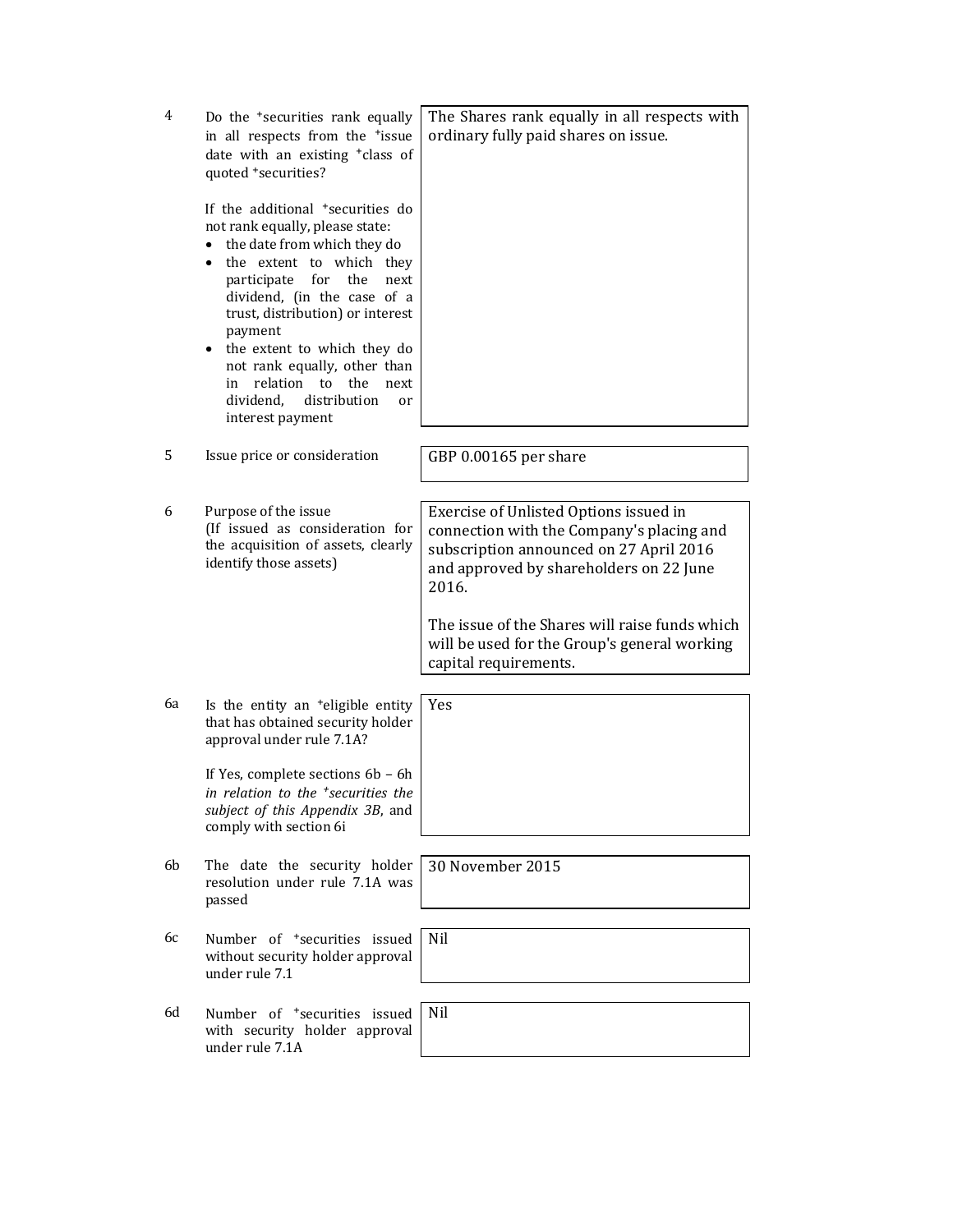| 6e | Number of <sup>+</sup> securities issued<br>with security holder approval<br>under rule 7.3, or<br>another<br>specific security holder approval<br>(specify date of meeting)                                                                                                                                    | Nil                                                               |                                          |
|----|-----------------------------------------------------------------------------------------------------------------------------------------------------------------------------------------------------------------------------------------------------------------------------------------------------------------|-------------------------------------------------------------------|------------------------------------------|
| 6f | Number of <sup>+</sup> securities issued<br>under an exception in rule 7.2                                                                                                                                                                                                                                      | 769,231 fully paid ordinary shares<br>convertible securities)     | (Exception 4 - an issue on conversion of |
| 6g | If <sup>+</sup> securities issued under rule<br>7.1A, was issue price at least<br>75% of 15 day VWAP<br>as<br>calculated under rule 7.1A.3?<br>Include the <sup>+</sup> issue date and both<br>values. Include the source of the<br><b>VWAP</b> calculation.                                                    | N/A                                                               |                                          |
| 6h | If <sup>+</sup> securities were issued under<br>rule<br>7.1A<br>for<br>non-cash<br>consideration. state<br>date<br><sub>on</sub><br>which valuation of consideration<br>was released to ASX Market<br>Announcements                                                                                             | N/A                                                               |                                          |
| 6i | Calculate the entity's remaining<br>issue capacity under rule 7.1 and<br>rule 7.1A - complete Annexure 1<br>and release to ASX Market<br>Announcements                                                                                                                                                          | Listing Rule 7.1 - 160,218,026<br>Listing Rule 7.1A - 176,488,711 |                                          |
|    |                                                                                                                                                                                                                                                                                                                 |                                                                   |                                          |
| 7  | <sup>+</sup> Issue dates<br>Note: The issue date may be prescribed by ASX<br>(refer to the definition of issue date in rule<br>19.12). For example, the issue date for a pro<br>rata entitlement issue must comply with the<br>applicable timetable in Appendix 7A.<br>Cross reference: item 33 of Appendix 3B. | 25 November 2016                                                  |                                          |
|    |                                                                                                                                                                                                                                                                                                                 |                                                                   |                                          |
| 8  | Number and <sup>+</sup> class of<br>all<br>quoted on<br>+securities<br>ASX<br>$(including$ the $+$ securities<br>in<br>section 2 if applicable)                                                                                                                                                                 | Number<br>1,867,102,153                                           | $+C$ lass<br>Ordinary shares             |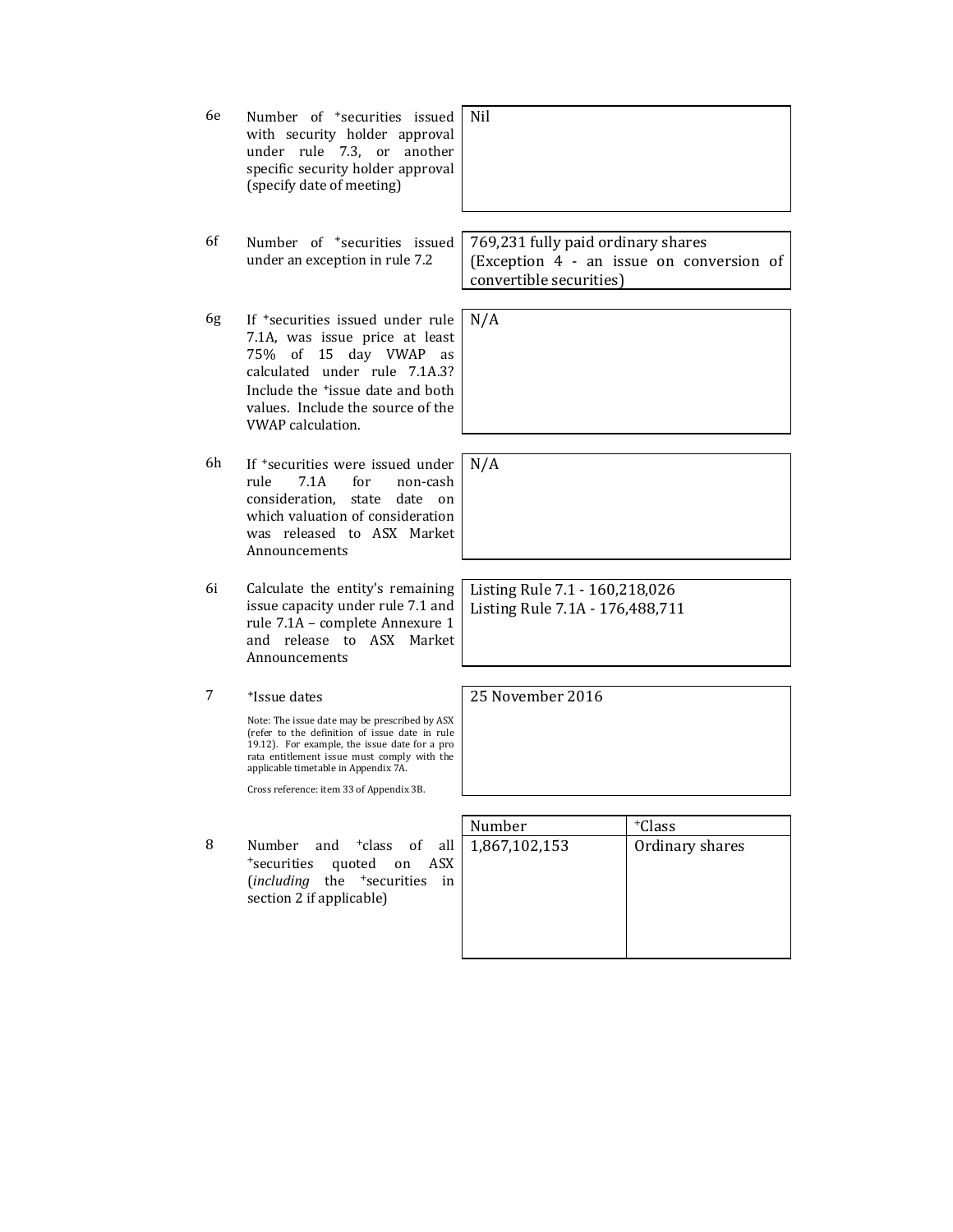|   |                                                                                                                                                               | Number      | $^+\mathrm{Class}$                                                                                |
|---|---------------------------------------------------------------------------------------------------------------------------------------------------------------|-------------|---------------------------------------------------------------------------------------------------|
| 9 | Number<br><sup>+</sup> class<br>and<br>of<br>all<br>*securities not quoted on ASX<br>(including the <sup>+</sup> securities<br>in<br>section 2 if applicable) | 2,300,000   | Ordinary<br>shares<br>issued<br>under<br>the<br>terms of the Ferrum<br><b>Crescent Share Plan</b> |
|   |                                                                                                                                                               | 500,000     | \$0.03<br>options<br>expiring<br>21<br>November 2016                                              |
|   |                                                                                                                                                               | 2,500,000   | \$0.08<br>options<br>expiring 19 February<br>2017                                                 |
|   |                                                                                                                                                               | 2,000,000   | GBP0.0075<br>options<br>expiring 2 February<br>2018                                               |
|   |                                                                                                                                                               | 3,000,000   | GBP0.02<br>options<br>expiring 2 February<br>2018                                                 |
|   |                                                                                                                                                               | 2,000,000   | GBP0.0075<br>options<br>expiring<br>$\mathbf{1}$<br>March<br>2018                                 |
|   |                                                                                                                                                               | 3,000,000   | GBP0.02<br>options<br>March<br>expiring<br>1<br>2018                                              |
|   |                                                                                                                                                               | 200,616,215 | GBP0.00165 options<br>12<br>expiring<br>May<br>2018                                               |
|   |                                                                                                                                                               | 205,949,134 | GBP0.003<br>options<br>expiring 29 July 2018                                                      |
|   |                                                                                                                                                               |             |                                                                                                   |

10 Dividend policy (in the case of a trust, distribution policy) on the increased capital (interests)

There is currently no dividend policy in place for the Company.

## **Part 2 - Pro rata issue**

- 11 Is security holder approval required? N/A
- 12 Is the issue renounceable or nonrenounceable? N/A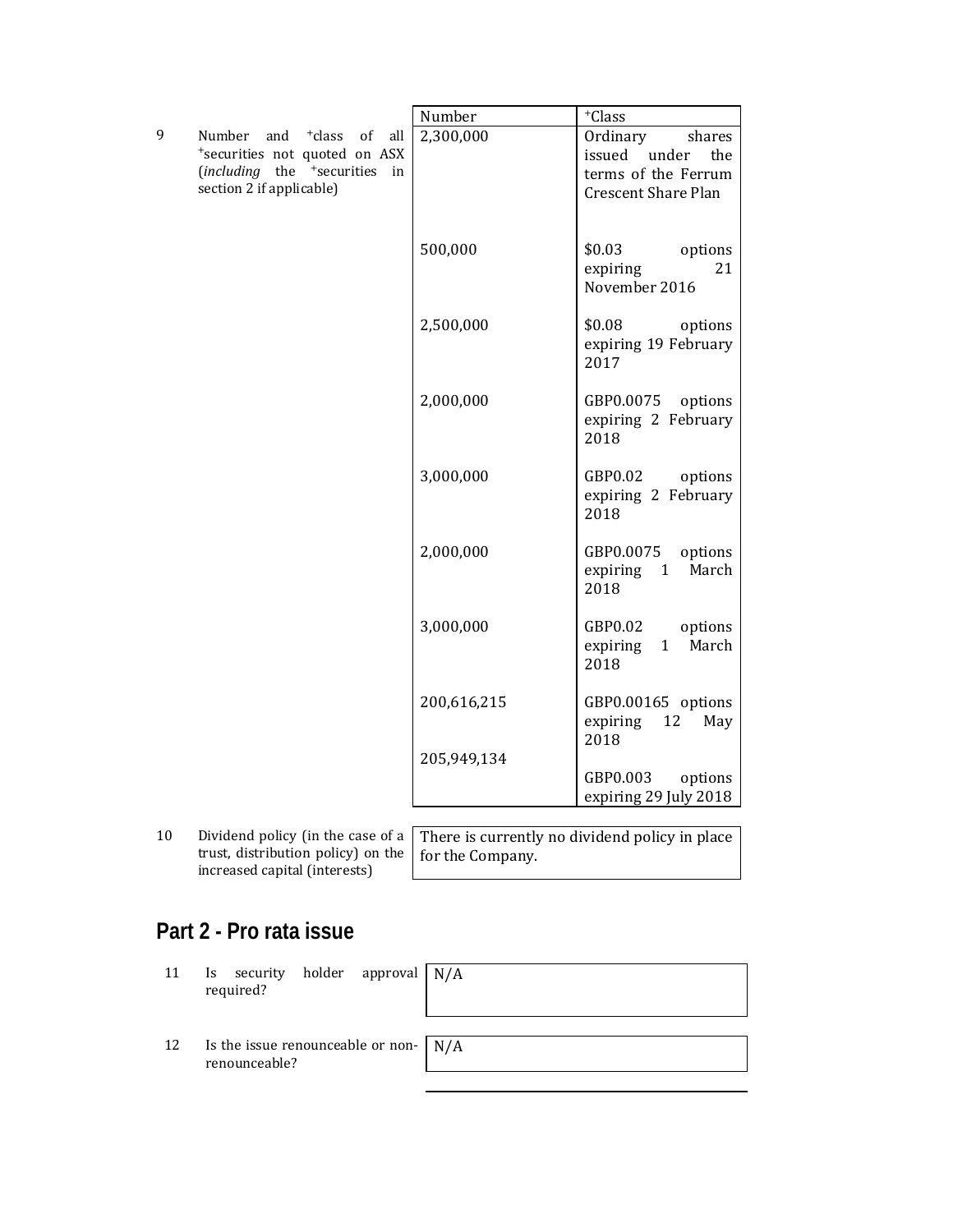| 13 | Ratio in which the <sup>+</sup> securities will<br>be offered                                                                                                                                                                      | N/A |
|----|------------------------------------------------------------------------------------------------------------------------------------------------------------------------------------------------------------------------------------|-----|
| 14 | <sup>+</sup> Class of <sup>+</sup> securities to which the<br>offer relates                                                                                                                                                        | N/A |
| 15 | determine<br>+Record<br>date<br>to<br>entitlements                                                                                                                                                                                 | N/A |
| 16 | Will<br>holdings<br>different<br>on<br>registers (or subregisters) be<br>calculating<br>aggregated<br>for<br>entitlements?                                                                                                         | N/A |
| 17 | Policy for deciding entitlements<br>in relation to fractions                                                                                                                                                                       | N/A |
| 18 | Names of countries in which the<br>entity has security holders who<br>will not be sent new offer<br>documents<br>Note: Security holders must be told how their<br>entitlements are to be dealt with.<br>Cross reference: rule 7.7. | N/A |
| 19 | Closing<br>date<br>of<br>for<br>receipt<br>acceptances or renunciations                                                                                                                                                            | N/A |
| 20 | Names of any underwriters                                                                                                                                                                                                          | N/A |
| 21 | Amount of any underwriting fee<br>or commission                                                                                                                                                                                    | N/A |
| 22 | Names of any brokers to the issue                                                                                                                                                                                                  | N/A |
| 23 | Fee or commission payable to the<br>broker to the issue                                                                                                                                                                            | N/A |
| 24 | Amount of any handling fee<br>payable to brokers who lodge<br>acceptances or renunciations on<br>behalf of security holders                                                                                                        | N/A |
| 25 | If the issue is contingent on<br>security holders' approval, the<br>date of the meeting                                                                                                                                            | N/A |
| 26 | Date entitlement and acceptance<br>form and offer documents will be<br>sent to persons entitled                                                                                                                                    | N/A |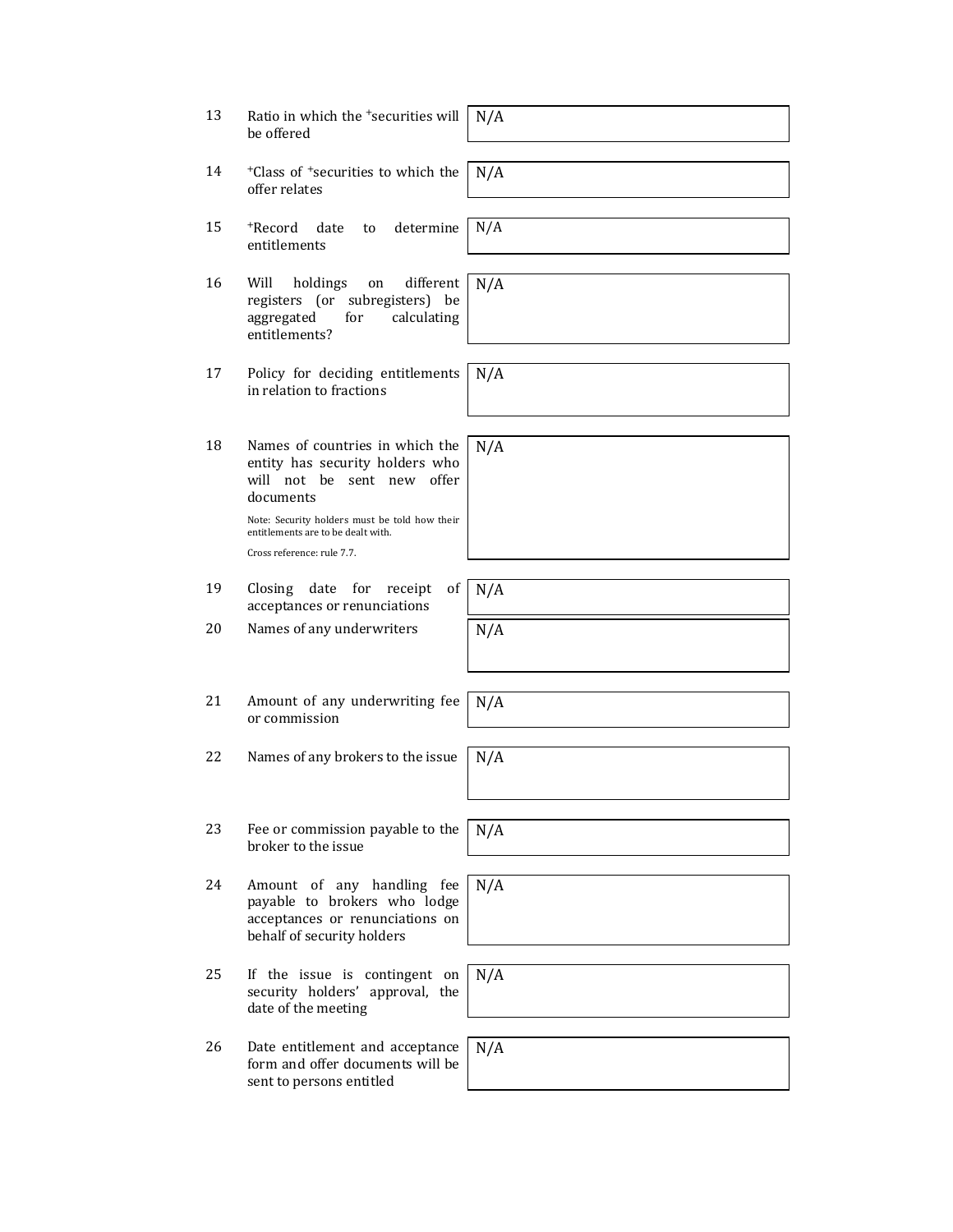| 27 | If the entity has issued options,<br>and the terms entitle option<br>holders to participate on exercise,<br>the date on which notices will be<br>sent to option holders | N/A |
|----|-------------------------------------------------------------------------------------------------------------------------------------------------------------------------|-----|
| 28 | Date rights trading will begin (if<br>applicable)                                                                                                                       | N/A |
| 29 | Date rights trading will end (if<br>applicable)                                                                                                                         | N/A |
| 30 | How do security holders sell their<br>entitlements in full through a<br>broker?                                                                                         | N/A |
| 31 | How do security holders sell part<br>of their entitlements through a<br>broker<br>for the<br>and<br>accept<br>balance?                                                  | N/A |
| 32 | How do security holders dispose<br>of their entitlements (except by<br>sale through a broker)?                                                                          | N/A |
| 33 | <sup>+</sup> Issue date                                                                                                                                                 | N/A |

## **Part 3 - Quotation of securities**

*You need only complete this section if you are applying for quotation of securities*

| 34  | Type of <sup>+</sup> securities<br>(tick one)                                                                                                                                                                                                                                              |
|-----|--------------------------------------------------------------------------------------------------------------------------------------------------------------------------------------------------------------------------------------------------------------------------------------------|
| (a) | <sup>+</sup> Securities described in Part 1                                                                                                                                                                                                                                                |
| (b) | All other <sup>+</sup> securities<br>Example: restricted securities at the end of the escrowed period, partly paid securities that become fully paid,<br>employee incentive share securities when restriction ends, securities issued on expiry or conversion of convertible<br>securities |

#### **Entities that have ticked box 34(a)**

#### **Additional securities forming a new class of securities**

*Tick to indicate you are providing the information or documents*

35 **If the 'securities are 'equity securities, the names of the 20 largest holders of the**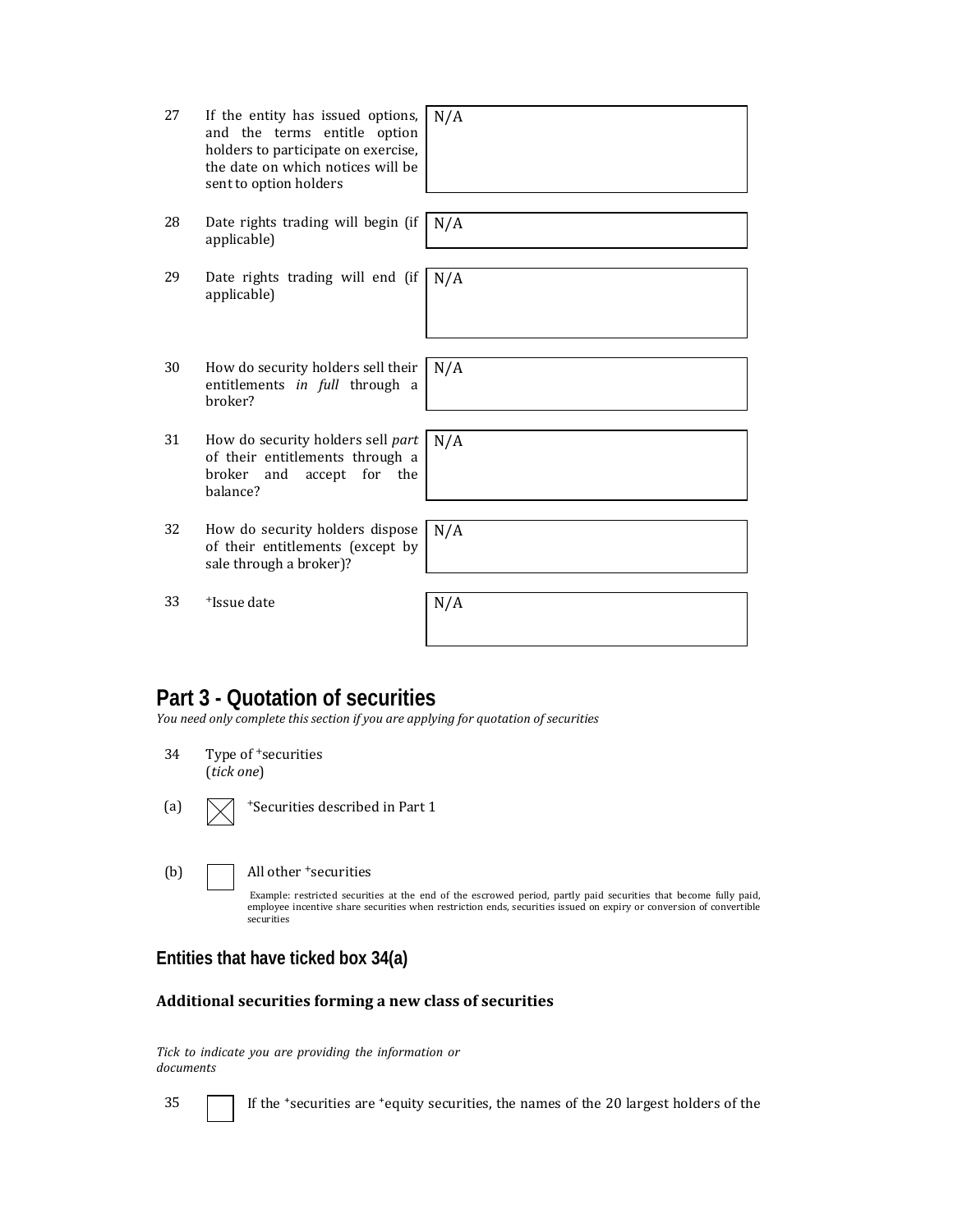|    | additional <sup>+</sup> securities, and the number and percentage of additional <sup>+</sup> securities<br>held by those holders                                                                                                                                                                                                                                                                                         |  |
|----|--------------------------------------------------------------------------------------------------------------------------------------------------------------------------------------------------------------------------------------------------------------------------------------------------------------------------------------------------------------------------------------------------------------------------|--|
| 36 | If the 'securities are 'equity securities, a distribution schedule of the additional<br>*securities setting out the number of holders in the categories<br>$1 - 1,000$<br>$1,001 - 5,000$<br>$5,001 - 10,000$<br>10,001 - 100,000<br>100,001 and over                                                                                                                                                                    |  |
| 37 | A copy of any trust deed for the additional +securities                                                                                                                                                                                                                                                                                                                                                                  |  |
|    | Entities that have ticked box 34(b)                                                                                                                                                                                                                                                                                                                                                                                      |  |
| 38 | Number of <sup>+</sup> securities for which<br><sup>+</sup> quotation is sought                                                                                                                                                                                                                                                                                                                                          |  |
| 39 | <sup>+</sup> Class of <sup>+</sup> securities for which<br>quotation is sought                                                                                                                                                                                                                                                                                                                                           |  |
| 40 | Do the <sup>+</sup> securities rank equally in<br>all respects from the <sup>+</sup> issue date<br>with an existing <sup>+</sup> class of quoted<br>+securities?                                                                                                                                                                                                                                                         |  |
|    | If the additional <sup>+</sup> securities do not<br>rank equally, please state:<br>• the date from which they do<br>• the extent to which they<br>participate<br>for<br>the<br>next<br>dividend, (in the case of a trust,<br>distribution)<br>interest<br>or<br>payment<br>the extent to which they do not<br>rank equally, other than in<br>relation to the next dividend,<br>distribution<br>interest<br>or<br>payment |  |
| 41 | Reason for request for quotation<br>now<br>Example: In the case of restricted securities, end<br>of restriction period<br>(if issued upon conversion of<br>another +security, clearly identify<br>that other 'security)                                                                                                                                                                                                  |  |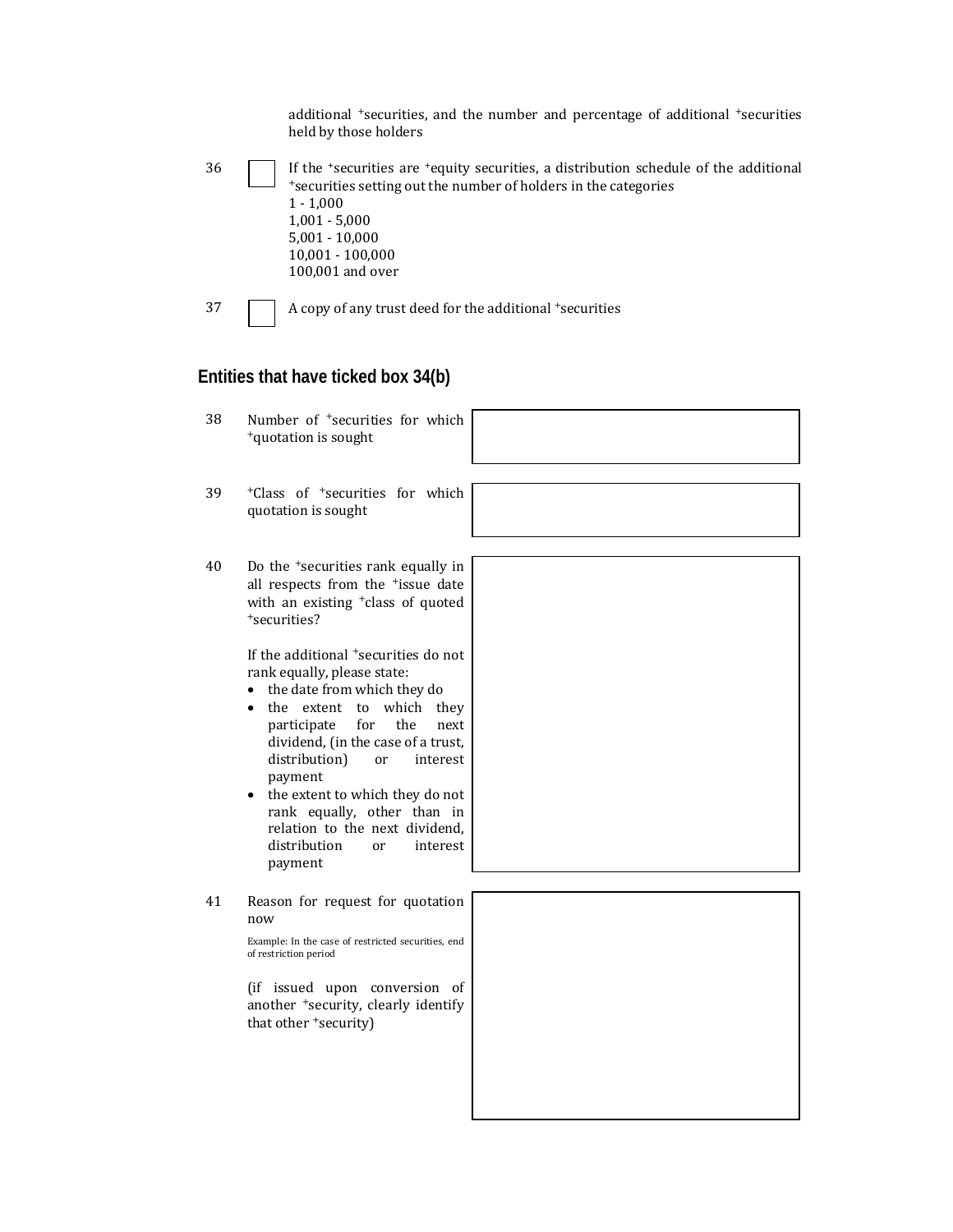|    |                                                                                                                                         | Number | <sup>+</sup> Class |
|----|-----------------------------------------------------------------------------------------------------------------------------------------|--------|--------------------|
| 42 | Number and <sup>+</sup> class of all<br>*securities quoted on<br>ASX<br>( <i>including</i> the <sup>+</sup> securities in clause<br>38) |        |                    |

#### **Quotation agreement**

- 1 +Quotation of our additional \*securities is in ASX's absolute discretion. ASX may quote the <sup>+</sup>securities on any conditions it decides.
- 2 We warrant the following to ASX.
	- The issue of the *\*securities* to be quoted complies with the law and is not for an illegal purpose.
	- There is no reason why those 'securities should not be granted +quotation.
	- An offer of the *securities* for sale within 12 months after their issue will not require disclosure under section  $707(3)$  or section  $1012C(6)$  of the Corporations Act.

Note: An entity may need to obtain appropriate warranties from subscribers for the securities in order to be able to give this warranty

- Section 724 or section 1016E of the Corporations Act does not apply to any applications received by us in relation to any  $\pm$  securities to be quoted and that no-one has any right to return any +securities to be quoted under sections 737, 738 or 1016F of the Corporations Act at the time that we request that the 'securities be quoted.
- If we are a trust, we warrant that no person has the right to return the +securities to be quoted under section 1019B of the Corporations Act at the time that we request that the 'securities be quoted.
- 3 We will indemnify ASX to the fullest extent permitted by law in respect of any claim, action or expense arising from or connected with any breach of the warranties in this agreement.
- 4 We give ASX the information and documents required by this form. If any information or document is not available now, we will give it to ASX before <sup>+</sup>quotation of the <sup>+</sup>securities begins. We acknowledge that ASX is relying on the information and documents. We warrant that they are (will be) true and complete.

Sign here: <br>Sign here: <br>Date: 25 November 2016

 Company secretary Print name: Grant Button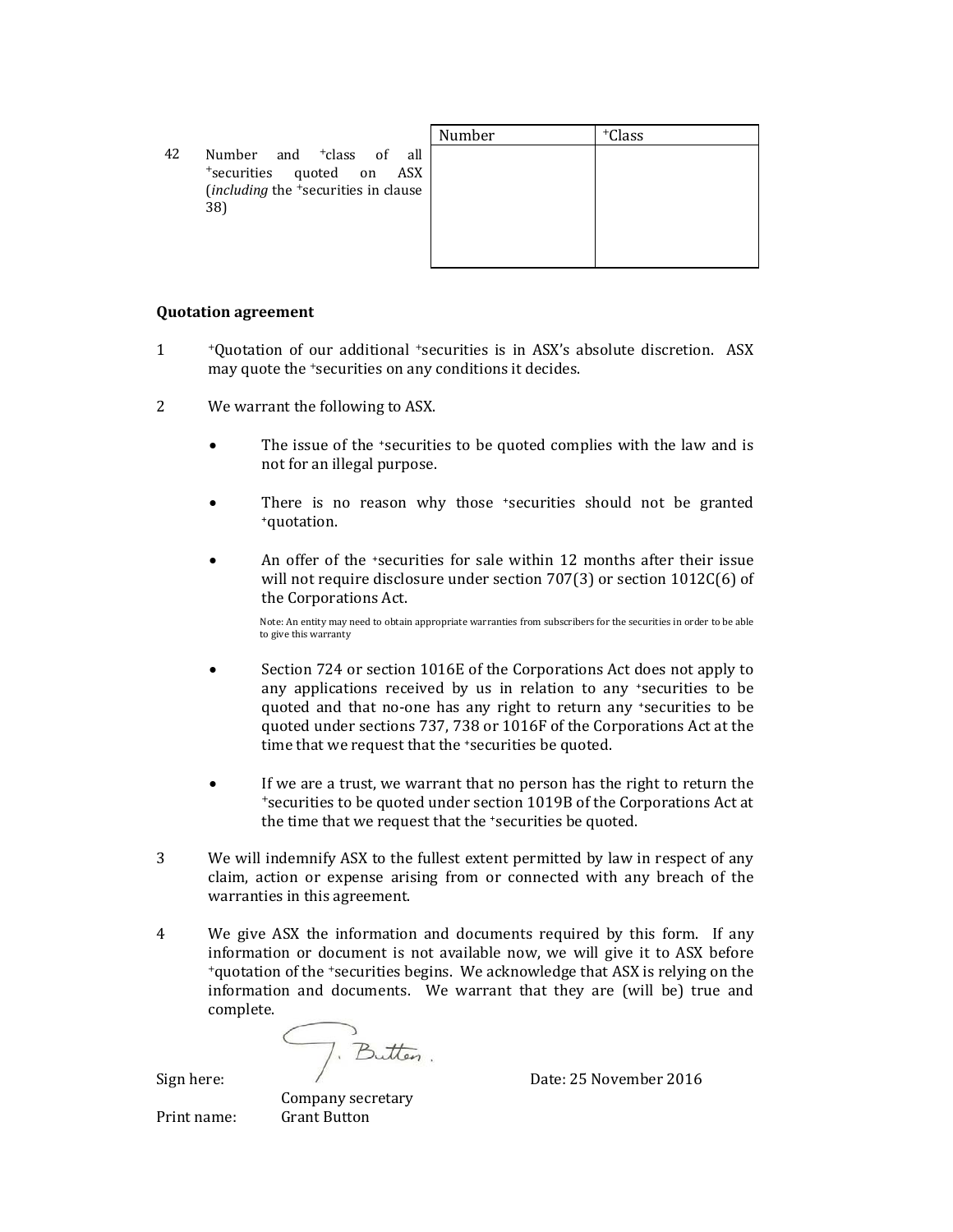## **Calculation of placement capacity under rule 7.1 and rule 7.1A for eligible entities**

Introduced 01/08/12 Amended 04/03/13 

## **Part 1**

| Rule 7.1 – Issues exceeding 15% of capital                                                                                                                                                                                                                                                                                                                                                                                                                                                                                                                                                                                                                                                                                                                                                                                                             |                                                                                                                                                                                                                                                                                                                        |  |
|--------------------------------------------------------------------------------------------------------------------------------------------------------------------------------------------------------------------------------------------------------------------------------------------------------------------------------------------------------------------------------------------------------------------------------------------------------------------------------------------------------------------------------------------------------------------------------------------------------------------------------------------------------------------------------------------------------------------------------------------------------------------------------------------------------------------------------------------------------|------------------------------------------------------------------------------------------------------------------------------------------------------------------------------------------------------------------------------------------------------------------------------------------------------------------------|--|
| Step 1: Calculate "A", the base figure from which the placement<br>capacity is calculated                                                                                                                                                                                                                                                                                                                                                                                                                                                                                                                                                                                                                                                                                                                                                              |                                                                                                                                                                                                                                                                                                                        |  |
| <b>Insert</b> number of fully paid <sup>+</sup> ordinary<br>securities on issue 12 months before the<br>tissue date or date of agreement to issue                                                                                                                                                                                                                                                                                                                                                                                                                                                                                                                                                                                                                                                                                                      | 618,787,353                                                                                                                                                                                                                                                                                                            |  |
| <b>Add</b> the following:<br>Number of fully paid +ordinary<br>securities issued in that 12 month<br>period under an exception in rule 7.2<br>Number of fully paid +ordinary<br>$\bullet$<br>securities issued in that 12 month<br>period with shareholder approval<br>Number of partly paid +ordinary<br>$\bullet$<br>securities that became fully paid in that<br>12 month period<br>Note:<br>Include only ordinary securities here -<br>other classes of equity securities<br>cannot be added<br>Include here (if applicable) the<br>$\bullet$<br>securities the subject of the Appendix<br>3B to which this form is annexed<br>It may be useful to set out issues of<br>$\bullet$<br>securities on different dates as<br>separate line items<br>Subtract the number of fully paid<br>+ordinary securities cancelled during that<br>12 month period | 149,681,797 (29 February 2016)<br>500,000,000 (12 May 2016)<br>4,807,692 (12 May 2016)<br>5,000,000 (12 May 2016)<br>66,874,816 (29 July 2016)<br>187,226,485 (29 July 2016)<br>44,797,543 (30 August 2016)<br>5,381,907 (28 September 2016)<br>181,560,288 (7 October 2016)<br>769,231 (25 November 2016)<br>$\Omega$ |  |
| "А"                                                                                                                                                                                                                                                                                                                                                                                                                                                                                                                                                                                                                                                                                                                                                                                                                                                    | 1,764,887,112                                                                                                                                                                                                                                                                                                          |  |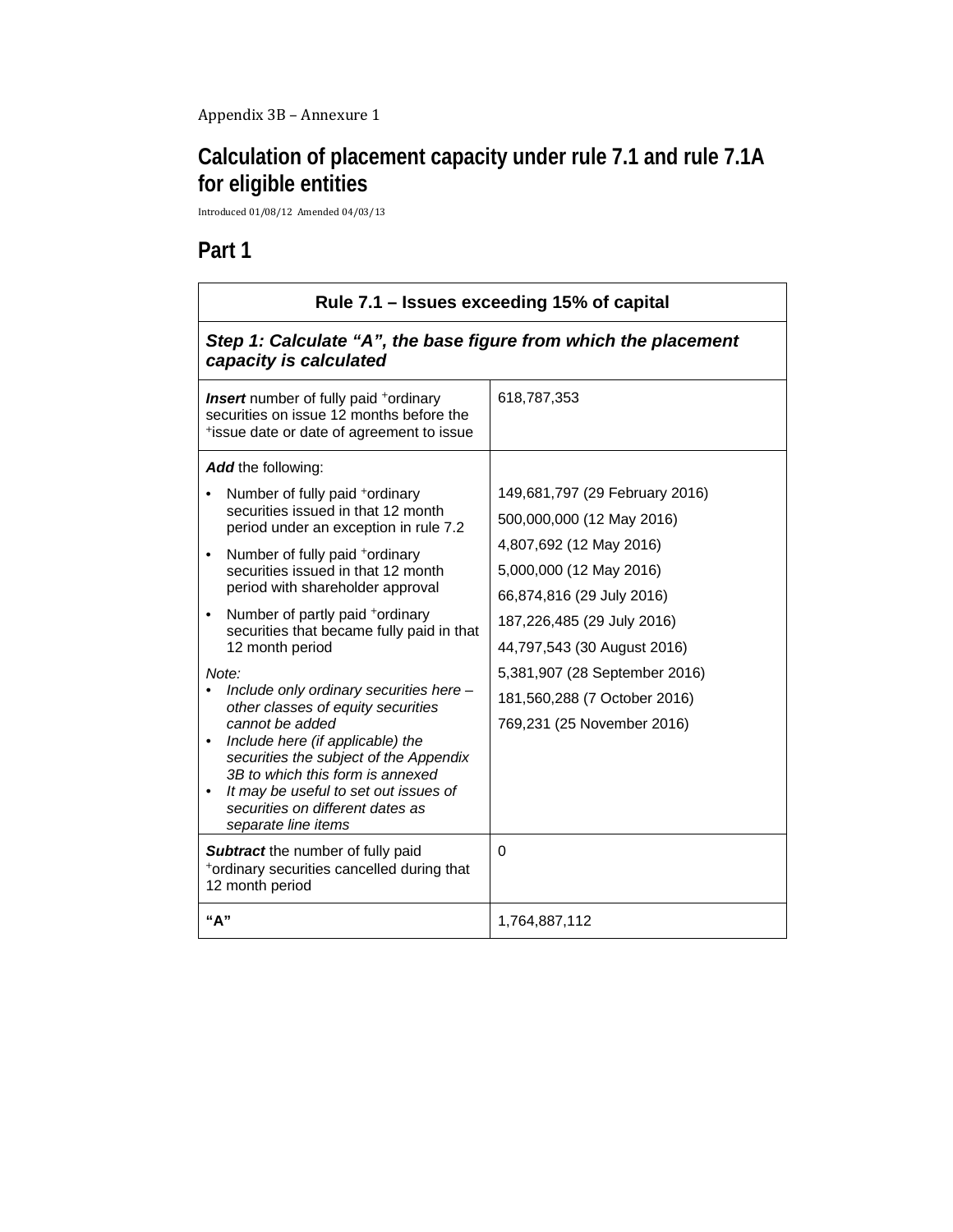| Step 2: Calculate 15% of "A"                                                                                                                                                                                                                                                                                                                     |                                      |  |
|--------------------------------------------------------------------------------------------------------------------------------------------------------------------------------------------------------------------------------------------------------------------------------------------------------------------------------------------------|--------------------------------------|--|
| "B"                                                                                                                                                                                                                                                                                                                                              | 0.15                                 |  |
|                                                                                                                                                                                                                                                                                                                                                  | [Note: this value cannot be changed] |  |
| Multiply "A" by 0.15                                                                                                                                                                                                                                                                                                                             | 264,733,067                          |  |
| Step 3: Calculate "C", the amount of placement capacity under rule<br>7.1 that has already been used                                                                                                                                                                                                                                             |                                      |  |
| <b>Insert</b> number of <sup>+</sup> equity securities issued<br>or agreed to be issued in that 12 month<br>period not counting those issued:                                                                                                                                                                                                    | 4,515,041 (17 February 2016)         |  |
| Under an exception in rule 7.2                                                                                                                                                                                                                                                                                                                   | 100,000,000 (30 September 2016)      |  |
| Under rule 7.1A                                                                                                                                                                                                                                                                                                                                  |                                      |  |
| With security holder approval under<br>rule 7.1 or rule 7.4                                                                                                                                                                                                                                                                                      |                                      |  |
| Note:<br>This applies to equity securities, unless<br>specifically excluded - not just ordinary<br>securities<br>Include here (if applicable) the<br>$\bullet$<br>securities the subject of the Appendix<br>3B to which this form is annexed<br>It may be useful to set out issues of<br>securities on different dates as<br>separate line items |                                      |  |
| "C"                                                                                                                                                                                                                                                                                                                                              | 104,515,041                          |  |
| Step 4: Subtract "C" from ["A" x "B"] to calculate remaining<br>placement capacity under rule 7.1                                                                                                                                                                                                                                                |                                      |  |
| "A" x 0.15                                                                                                                                                                                                                                                                                                                                       | 264,733,067                          |  |
| Note: number must be same as shown in<br>Step <sub>2</sub>                                                                                                                                                                                                                                                                                       |                                      |  |
| Subtract "C"                                                                                                                                                                                                                                                                                                                                     | 104,515,041                          |  |
| Note: number must be same as shown in<br>Step 3                                                                                                                                                                                                                                                                                                  |                                      |  |
| <b>Total</b> ["A" $\times$ 0.15] - "C"                                                                                                                                                                                                                                                                                                           | 160,218,026                          |  |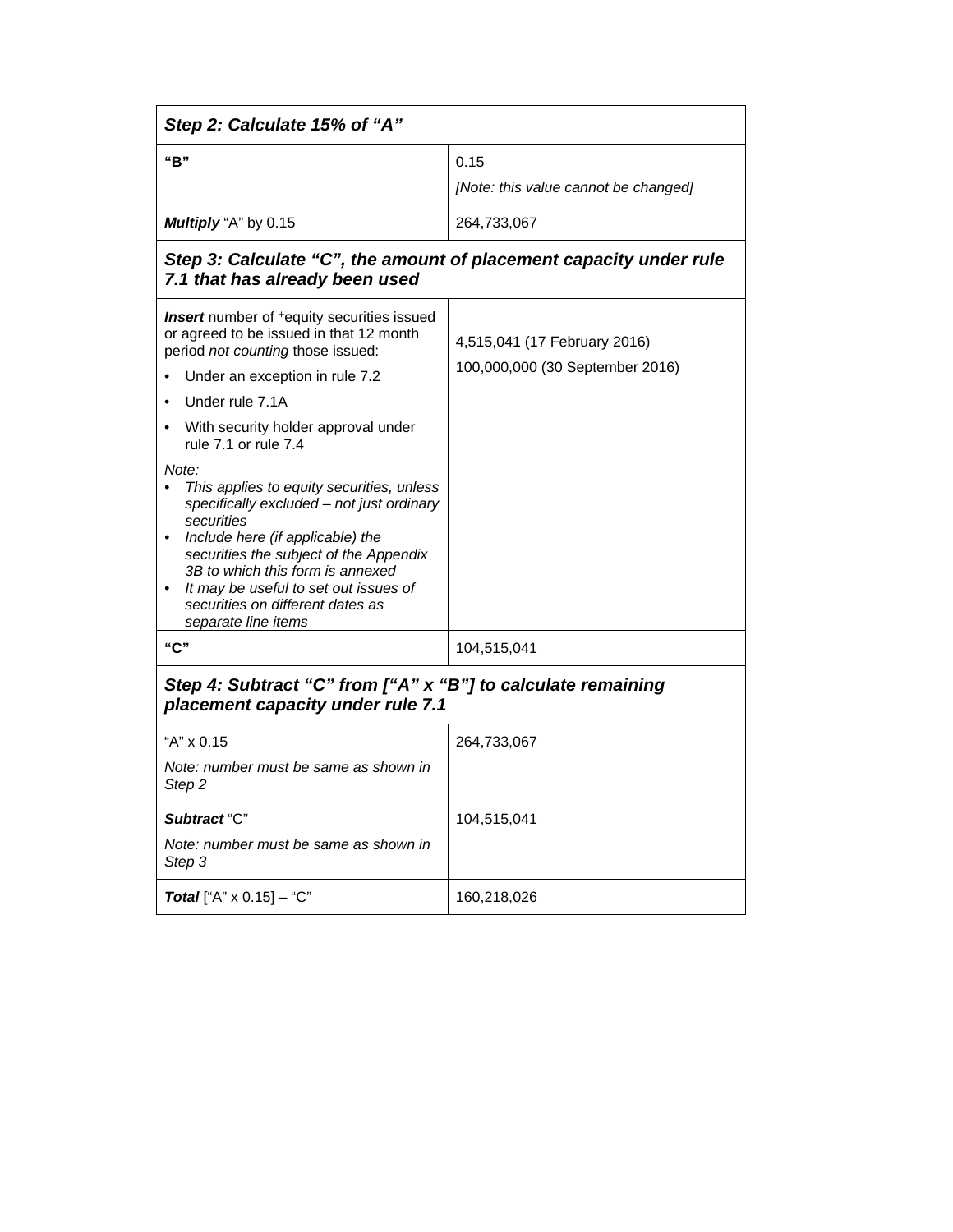| Rule 7.1A - Additional placement capacity for eligible entities                                                                                                                                                                                                                                                                                                                                                                                                                                                                                                                                                                                      |                                                                 |  |  |
|------------------------------------------------------------------------------------------------------------------------------------------------------------------------------------------------------------------------------------------------------------------------------------------------------------------------------------------------------------------------------------------------------------------------------------------------------------------------------------------------------------------------------------------------------------------------------------------------------------------------------------------------------|-----------------------------------------------------------------|--|--|
| capacity is calculated                                                                                                                                                                                                                                                                                                                                                                                                                                                                                                                                                                                                                               | Step 1: Calculate "A", the base figure from which the placement |  |  |
| "А"<br>Note: number must be same as shown in                                                                                                                                                                                                                                                                                                                                                                                                                                                                                                                                                                                                         | 1,764,887,112                                                   |  |  |
| Step 1 of Part 1                                                                                                                                                                                                                                                                                                                                                                                                                                                                                                                                                                                                                                     |                                                                 |  |  |
| Step 2: Calculate 10% of "A"                                                                                                                                                                                                                                                                                                                                                                                                                                                                                                                                                                                                                         |                                                                 |  |  |
| "D"                                                                                                                                                                                                                                                                                                                                                                                                                                                                                                                                                                                                                                                  | 0.10                                                            |  |  |
|                                                                                                                                                                                                                                                                                                                                                                                                                                                                                                                                                                                                                                                      | Note: this value cannot be changed                              |  |  |
| Multiply "A" by 0.10                                                                                                                                                                                                                                                                                                                                                                                                                                                                                                                                                                                                                                 | 176,488,711                                                     |  |  |
| Step 3: Calculate "E", the amount of placement capacity under rule<br>7.1A that has already been used                                                                                                                                                                                                                                                                                                                                                                                                                                                                                                                                                |                                                                 |  |  |
| <b>Insert</b> number of <sup>+</sup> equity securities issued<br>or agreed to be issued in that 12 month<br>period under rule 7.1A<br>Notes:<br>This applies to equity securities $-$ not<br>just ordinary securities<br>Include here $-$ if applicable $-$ the<br>$\bullet$<br>securities the subject of the Appendix<br>3B to which this form is annexed<br>Do not include equity securities issued<br>under rule 7.1 (they must be dealt with<br>in Part 1), or for which specific security<br>holder approval has been obtained<br>It may be useful to set out issues of<br>$\bullet$<br>securities on different dates as<br>separate line items | Nil                                                             |  |  |
| "F"                                                                                                                                                                                                                                                                                                                                                                                                                                                                                                                                                                                                                                                  | 0                                                               |  |  |

<sup>+</sup> See chapter 19 for defined terms.